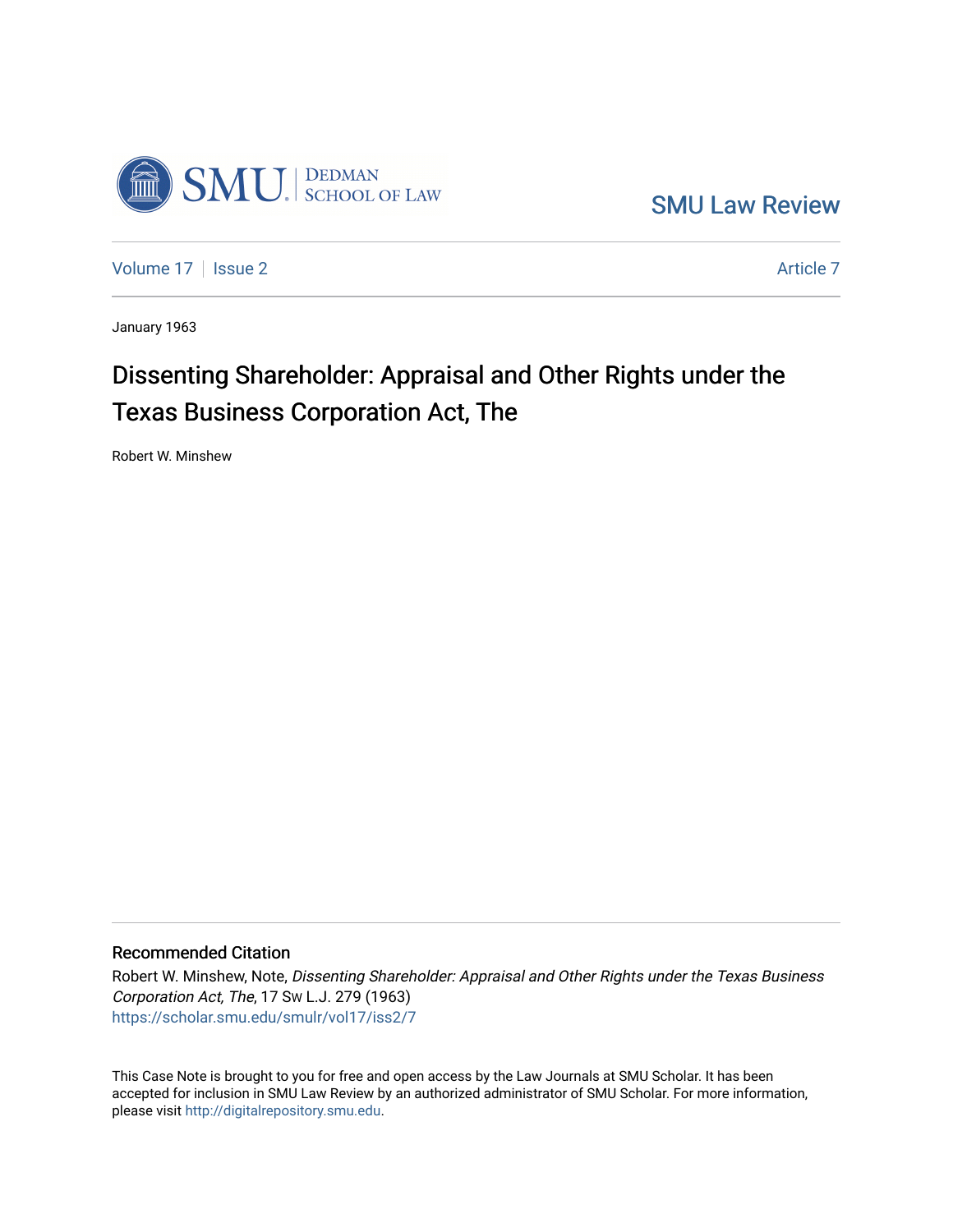either temporary or final cessation of operations to invoke the sixtyday period of grace, the court, by inference, may have settled a related problem. The usual sixty-day provision in the commence and the continuous clauses now appears automatically to extend the lease for a like period of time. Previously there had been some adherence to the theory that "the lease terminates upon cessation of production or drilling activity only to be revived by later conduct required by lessee within this period."<sup>31</sup>

A major problem remains: What will be the attitude of Texas courts towards leases dissimilar to those in both *Reid* and *Harris?"* Since the constructions given the clauses in both cases are valid, the possibility of *Harris* overruling *Reid* is eliminated. It is apparent however, that the *Reid* case will continue to create difficulty for the lessee within the scope of its fact situation. On the other hand, *Skelly Oil Co. v. Harris* seems to have opened the door to more liberal judicial interpretation in permitting a contractual clause to span the gap between completion and actual or constructive production of a well. This result suggests that when possible, Texas courts probably will be inclined to construe the clauses to include such an extension period; but absent a direct precedent, the attorney cannot be certain on which side of the fence the clause will fall.

*Richard M. Hull*

## The Dissenting Shareholder: Appraisal and Other Rights Under the Texas Business Corporation Act

Plaintiff owned less than twenty per cent of the outstanding stock in several affiliated corporations. In accordance with the provisions of the Texas Business Corporation Act,<sup>1</sup> Defendants, as officers, directors, and stockholders holding more than eighty per cent of the outstanding voting shares of those corporations, voted to sell all the

<sup>&</sup>lt;sup>31</sup> See Comment, *Extending the Texas Oil and Gas Lease by the Habendum*, *Dry Hole*, *and Shut-In Royalty Clauses,* 14 Sw. L.J. 365, 387 **(1960),** where the author states: These cases [Gulf Oil Corp. v. Reid, 161 Tex. **88, 337** S.W.2d 267 (1960); Freeman v. Magnolia Petroleum Co., 141 Tex. *278, 171* S.W.2d 339 (1943); Shell Oil Co. v. Goodroe, 197 S.W.2d 395 (Tex. Civ. App. 1946) *error ref. n.r.e.]* evolve the interesting question of whether the usual sixty-day period of the *continuous* and *commence* clauses operate to extend the lease automatically for this limited period of time regardless of whether there is a resumption of the required activity before the end of this period, or whether the lease terminates upon the cessation of production or drilling activity only to be revived by later conduct required by the lease within this period. The answer to this question remains speculative.

<sup>&</sup>lt;sup>32</sup> See Discussion Notes, 15 Oil & Gas Rep. 659 (1961).

<sup>&</sup>lt;sup>1</sup> See Tex. Bus. Corp. Act Ann. art. 5.10 (1956).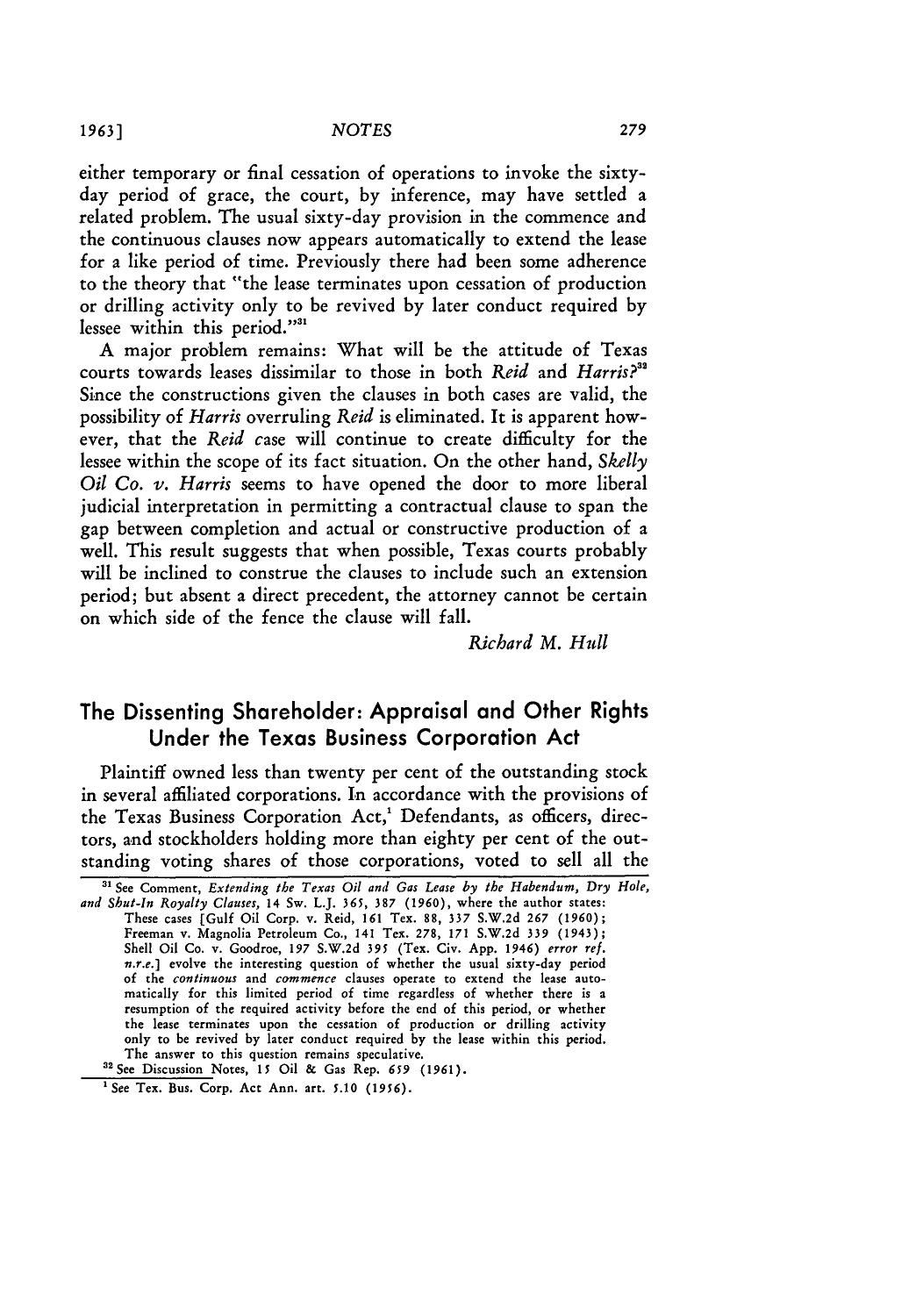corporate assets to newly formed corporations owned entirely **by** them. Plaintiff was not afforded an opportunity to secure stock in the purchasing entities; however, Plaintiff's proportionate share' of the proceeds from the sale of the assets of the old corporations' was deposited in escrow for his benefit. Plaintiff sued for damages for conspiracy to defraud, and in the alternative, for payment of the appraised value of his shares." No appraiser was appointed. At the trial, the jury found the value of Plaintiff's stock to be **312,000** dollars and also assessed 54,000 dollars in damages on the fraud allegation. The court of civil appeals affirmed judgment for the damages for fraud but held that the valuation procedures were improper and reduced the judgment accordingly.<sup>5</sup> The supreme court indicated that damages could be awarded in addition to statutory appraisal rights if necessary to effect a full recovery **by** a dissenting minority shareholder but *held:* **(1) A** sale of corporate assets pursuant to statutory authorization, although effecting a "freeze out" of a minority shareholder, is not a fraudulent action that will support an award of special damages in addition to statutory appraisal rights. (2) In an action for appraisal rights, the appointment of an appraiser is not jurisdictional and may be waived **by** a defendant's failure to insist upon such appointment **by** a plea in abatement. *Farnsworth v. Massey.* - Tex. **-, 365** S.W.2d **1 (1963).**

#### I. DEVELOPMENT OF APPRAISAL RIGHTS

At common law, as a general rule, affirmative action **by** one shareholder can prevent the sale of all or substantially all of the assets of a corporation.' This rule is based upon the theory that an implied contract exists among the shareholders to pursue the purpose for which the corporation was originally chartered.<sup>7</sup> Also, there is a strong public policy against "corporate suicide."' An exception to

**<sup>2</sup>**Plaintiff's proportional share amounted to **\$151,529.27.**

<sup>&</sup>lt;sup>3</sup> The court referred to the respective corporations as "old" and "new," the latter indicating the newly formed corporations. These marks of identification are employed hereafter. 'See Tex. Bus. Corp. Act Ann. art. **5.12** (1956) which provides that a minority share-

holder who dissents from a merger, consolidation, or sale of substantially all the assets, may receive from the corporation the fair value of his shares. Since an impartial appraiser usually determines "fair value," the provision is said to create "appraisal rights."

**<sup>5353</sup>** S.W.2d 262 (Tex. Civ. App. 1961). The judgment for Plaintiff was reduced to \$205,529.27. This amount equalled the \$151,529.27 set aside by Defendants as Plaintiff's share of the proceeds from the sale of the assets, plus the \$54,000 fraud damages found **by** the jury. The court found that the valuation of the shares by the jury was improper because the appointment of an appraiser was jurisdictional and could not **be** waived.

<sup>&#</sup>x27;Tillis v. Brown, **154** Ala. 403, **45** So. 589 **(1908);** Myerhoff v. Bankers Sec., Inc., 105 **N.J.** Eq. 76, 147 Atl. 105 (Ch. 1929); Kean v. Johnson, 9 **N.J. Eq.** 401 (Ch. **1853). '** Small v. Minneapolis Electro-Matrix Co., 45 Minn. 264, 47 N.W. *797* (1891); Kean

v. Johnson, supra note **6;** *58* Colum. L. Rev. 251, **252 (1958).** 'People v. Ballard, **134** N.Y. 269, **32** N.E. 54 (1892); **78 U.** Pa. L. Rev. 881 (1930).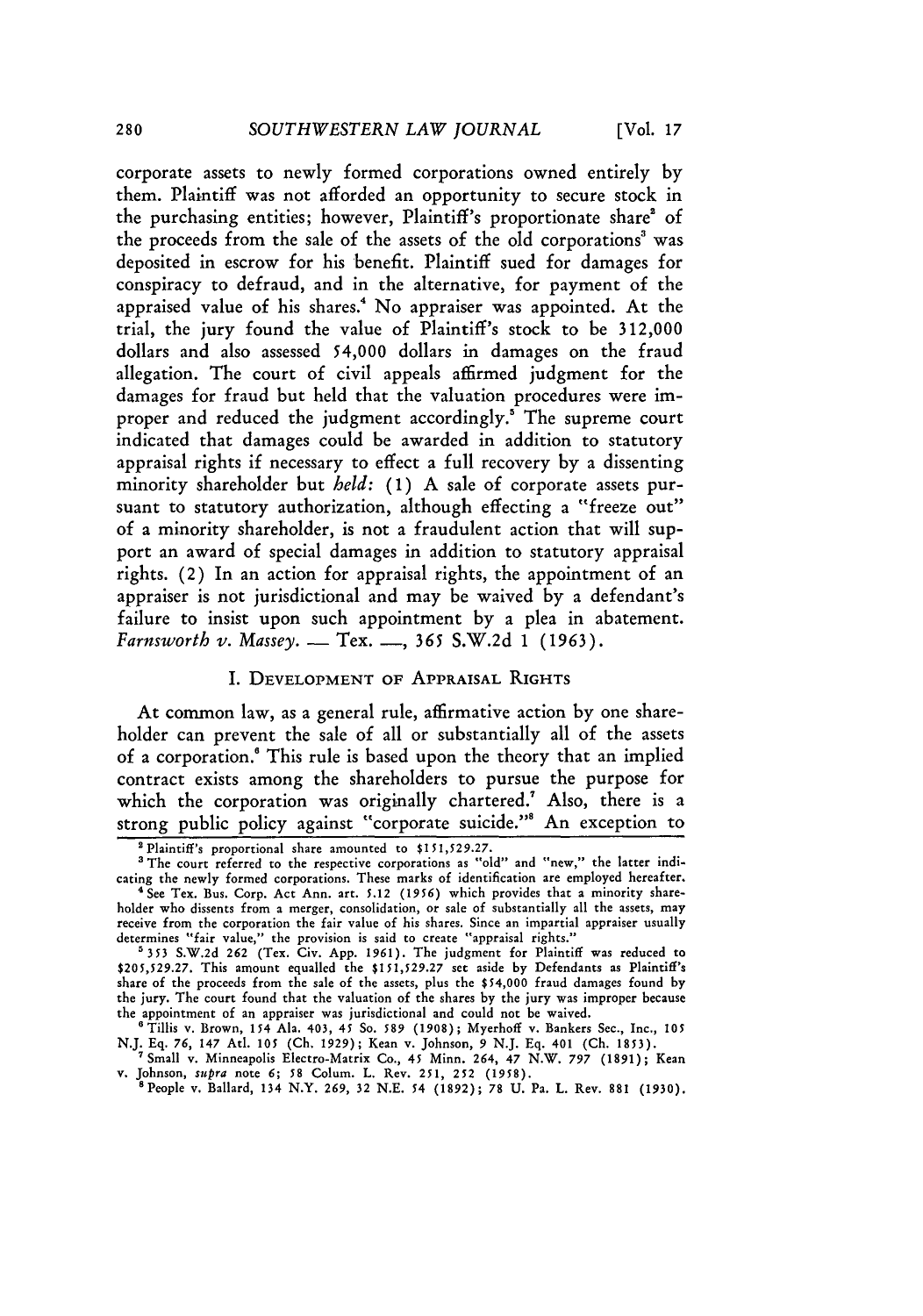the general rule applies if the corporation is insolvent and is not affected with a public interest.<sup>8</sup> In addition to his ability to enjoin a sale of all corporate assets for lack of unanimous consent, the minority shareholder has other common law rights and remedies. For example, an ultra vires transaction can be enjoined;<sup>10</sup> and when a consolidation is not approved by all stockholders, the dissenting shareholder can recover from the consolidated company the value of his equitable interest in the corporate property.<sup>11</sup> A conversion theory has been used in special instances to give the dissenting stockholder an action against the purchaser of the corporation's assets for the value of his shares.<sup>12</sup> Moreover, the minority shareholder can enjoin or set aside a fraudulent or illegal transaction,<sup>13</sup> or an unfair contract entered into by the corporation with an officer or director."

The right of a dissenting shareholder to a valuation of and payment for his shares is a legislative innovation. One of its purposes is to nullify the troublesome common law rule that gives one dissenting shareholder the ability to enjoin or set aside a corporate reorganization desired by the majority." The older approach often was intolerable since it led to "strike suits" in which a minority stockholder sought to be paid a handsome sum merely for his agreement to settle. The newer appraisal right, in this respect, affords protection to the minority by permitting an independent valuation of and payment for their shares, and at the same time, it promotes corporate flexibility by permitting the majority to carry out their plans." Today, all but two of the American jurisdictions provide for these rights.<sup>17</sup> Although seven states<sup>18</sup> purport not to allow that

"Ely v. Credit Mens Adjustment & Interchange Bureau, Inc., *106* N.J. Eq. 472, **151** At. **208** (Ch. **1930);** Wunsch v. Consolidated Laundry Co., *116* Wash. 44, 198 Pac. **383** (1921). See also **72** Harv. L. Rev. 1132 *(1959).*

**15** See Tillis v. Brown, 154 Ala. 403, 45 So. *589* **(1908);** Myerhoff v. Bankers Sec., Inc., **105** N.J. Eq. *76,* 147 Atl. **105** (Ch. **1929);** Kean v. Johnson, *9* N.J. Eq. 401 (Ch. 1853). See also **58** Colum. L. Rev. 251-53 (1958).

<sup>16</sup> See Anderson v. International Minerals & Chem. Corp., 295 N.Y. 343, 67 N.E.2d *573* (1946); Johnson v. Baldwin, 221 S.C. 141, **69** S.E.2d **585** *(1952).* See also Lattin, *Remedies of Dissenting Stockholders Under Appraisal Statutes,* 45 Harv. L. Rev. 233, **236** (1931).

<sup>17</sup> Utah and West Virginia do not have statutes permitting the valuation action. For a complete collection of the state statutes, see Skoler, *Some Observations on the Scope of Appraisal Statutes,* **13** Bus. Law. 240, 249-53 (1958).

18 California, Delaware, District of Columbia, Hawaii, Minnesota, Nebraska, Puerto Rico. See 72 Harv. L. Rev. 1132 (1959).

<sup>&#</sup>x27;See Geddes v. Anaconda Copper Mining Co., *254* U.S. *590* (1921).

<sup>&</sup>quot;Country Club v. McLaughlin, **300** S.W.2d 124 (Tex. Civ. App. **1957).**

<sup>&</sup>quot;Lauman v. Lebannon Valley R.R., **30** Pa. 42 **(1858);** International **&** G.N. Ry. v. Bremond, *53* Tex. *96* (1880). See also 46 Calif. **L.** Rev. 283 (1958).

<sup>&</sup>quot;Robb v. Eastgate Hotel, Inc., *106* N.E.2d 848 (Il1. App. **1952);** Opelka v. Quincy Memorial Bridge Co., 82 N.E.2d 184, 188 (Ill. App. 1948). <sup>4</sup> Zorn v. Brooks, **125** Tex. 614, 83 S.W.2d *949, 951* **(1935).**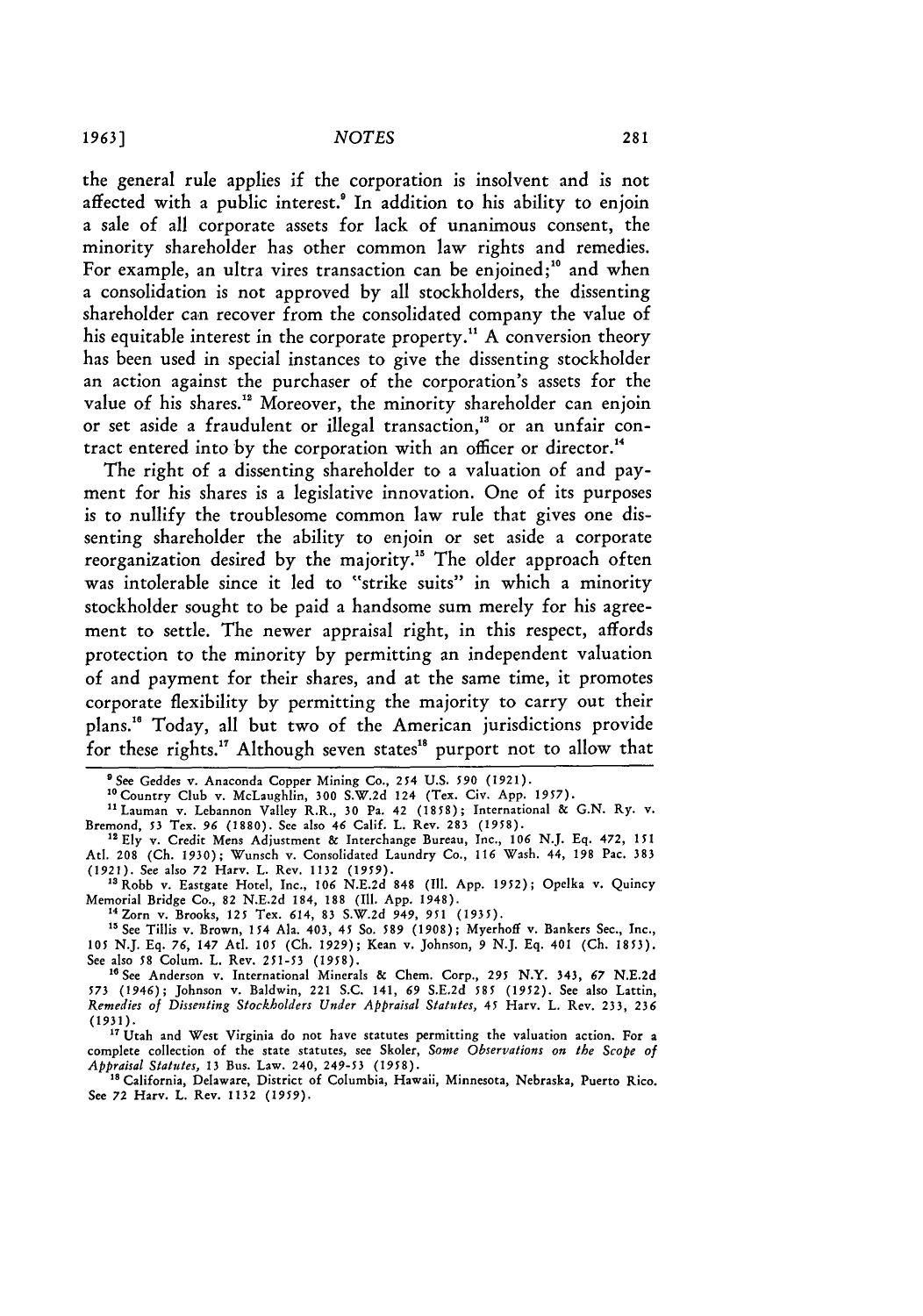remedy when a reorganization is consummated **by** the sale of corporate assets, appraisal rights may still be upheld on the theory that the sale of assets constitutes a "de facto" merger.<sup>19</sup>

#### II. EFFECT OF APPRAISAL ON OTHER RIGHTS

Whether the statutory appraisal rights preclude the use of common law remedies **by** a minority shareholder is a question answered by statute in some jurisdictions and **by** court decision in others. A few states expressly preserve the non-statutory equitable remedies;<sup>20</sup> others provide only that the statutory appraisal rights are not exclusive" or else sanction the injunction actions as alternatives to the statutory rights;<sup>22</sup> still others deny the equitable relief on the ground that the appraisal right is an adequate legal remedy." When the matter of the exclusiveness of the appraisal right has been left to the courts, some have held that the equitable relief is barred." Apparently, the rationale is that a shareholder's financial interest in the corporation is all that merits protection, *i.e.,* he has no vested right to continue in the particular business." However, some of the more recent opinions recognize that although the exclusiveness rule provides corporate flexibility, it nevertheless paves the way for "freeze outs," and the purchase of corporate assets and appropriation of the business by the majority become relatively simple.<sup>26</sup> In fact, the modern trend does not favor exclusiveness of appraisal rights when equity should otherwise take jurisdiction, for example, when the transaction is ultra vires,<sup>27</sup> illegal,<sup>26</sup> or fraudulent.<sup>29</sup> One theory offered in support

<sup>19</sup> See Troupiansky v. Henry Disston & Sons, Inc., 151 F. Supp. 609 (E.D. Pa. 1957), discussed in Note, 46 Calif. L. Rev. **283** (1958). *But see* Hariton v. Arco Electronics, Inc.,

**-** Del. **-,** 188 A.2d **123** (1963). "North Carolina: N.C. Gen. Stat. § 55-113(c) **(1960);** Virginia: Va. Code Ann. *5* 13-85 (1954). "'Kentucky: Ky. Rev. Stat. **§** 271.415(4)(b) (1960); Maine: Me. Rev, Stat. Ann. ch.

**53, S 85** (1954). 22Robb v. Eastgate Hotel, Inc., **106** N.E.2d 848 (111. App. 1952); Opelka v. Quincy

Memorial Bridge Co., 82 N.E.2d 184 (Ill. App. 1948). See also Petty v. Harwood Elec. Co., 280 Pa. 142, 124 At. 302 (1924). *But see* Johnson v. Baldwin, 221 S.C. 141, **69 S.E.2d** *585* **(1952).**

"sKatz v. R. Hoe **&** Co., **99** N.Y.S.2d 899 (Sup. Ct. **1950),** *modified,* 227 App. Div. **966,** *99* **N.Y.S.2d 853** (1950). **'"** Blumenthal v. Roosevelt Hotel, Inc., 202 Misc. 988, **115** N.Y.S.2d 52 (Sup. Ct. 1952);

Blumner v. Federated Dept. Stores, **99** N.Y.S.2d **691,** *694* (Sup. Ct. 1950); Beloff v. Consolidated Edison Co., **300** N.Y. 11, 87 N.E.2d *561* (1949). "Beachwood Sec. Corp. v. Associated Oil Co., 104 F.2d **537,** 540 (9th Cir. 1939).

26 Even if the injunction is denied, liability for breach of a fiduciary relation or fraud might be imposed. See Southern Pac. Co. v. Bogert, **250** U.S. 483 (1919); Fletcher, Corporations **§** *7296,* at *569* (1961). The court in the instant case, in denying Plaintiff's claim for special damages based upon the alleged "freeze out," states that the transaction is "one which the law permits." **365** S.W.2d at 5. 2 Johnson v. Spartanburg County Fair Ass'n, 210 S.C. *56,* 41 S.E.2d *599* (1947).

28 Opelka v. Quincy Memorial Bridge Co., 82 N.E.2d 184 (Ill. App. 1948).<br><sup>29</sup> Weckler v. Valley City Mill Co., 93 F. Supp. 444 (W.D. Mich. 1950); Robb v. Eastgate Hotel, Inc., **106** N.E.2d 848 (Ill. App. 1952).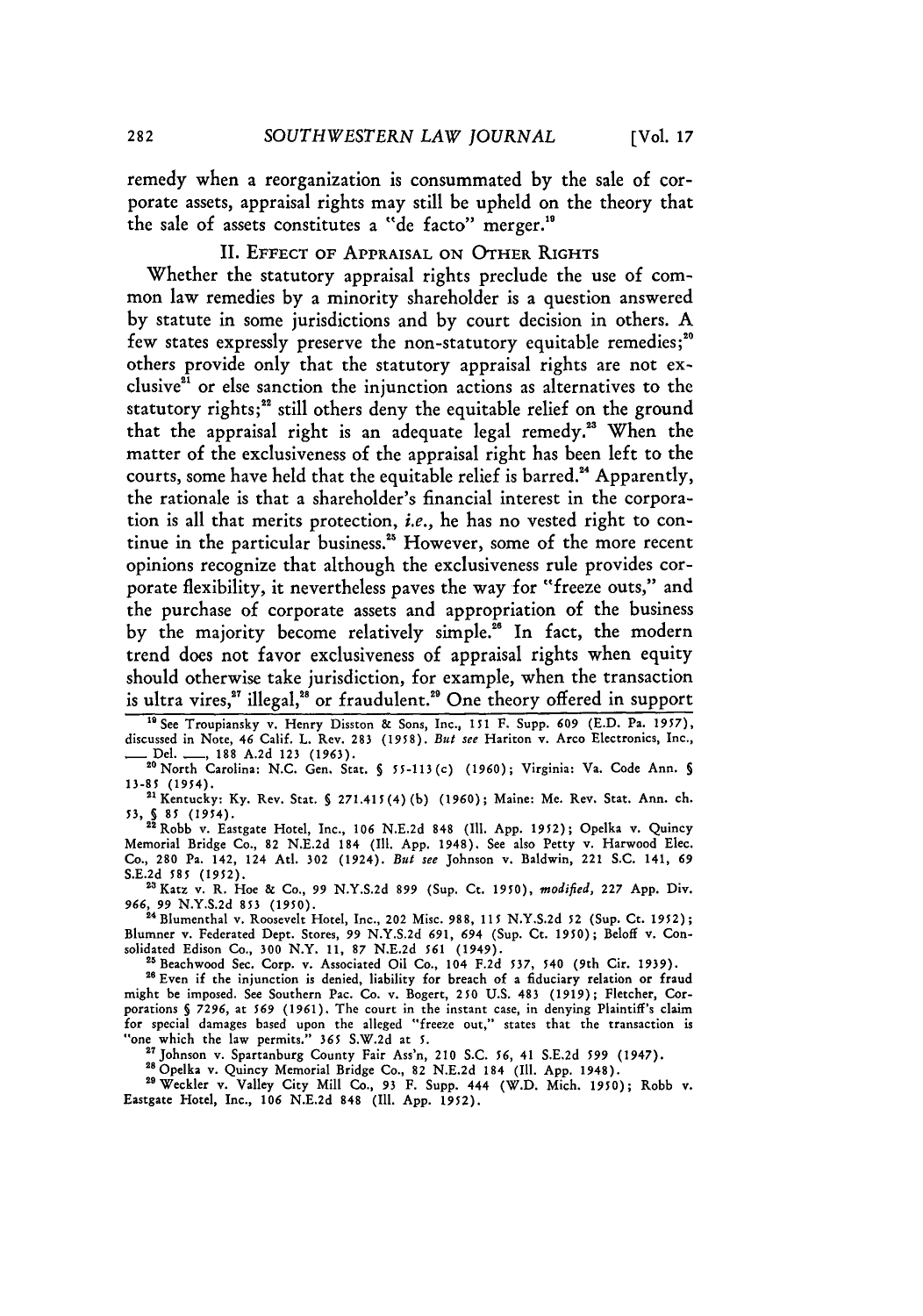*1963* **]**

of the trend is that the purported corporate sale is void when fraud or illegality is involved, and hence, the appraisal statutes have no application." Of course, there is a better justification for denying the exclusiveness of the appraisal technique when the corporation is insolvent: The legal remedy of appraisal then becomes inadequate, and equity jurisdiction attaches.<sup>31</sup> Thus, absent express statutory provisions regarding exclusiveness, most courts hold that appraisal rights are the exclusive remedy only when the transaction is consummated in good faith and meets all of the specified requirements.<sup>32</sup>

The Texas act, in an express provision regarding exclusiveness of appraisal rights, somewhat ambiguously states:

Nothing contained in part Five of this Act [which authorizes majority action with appraisal rights for dissenters] shall ever be construed as **. . .** abridging any right or rights of a dissenting stockholder under existing laws.<sup>33</sup>

Quite obviously, under the statute, appraisal rights are not exclusive. However, many problems arise in determining what other rights a dissenting minority shareholder may have. The plaintiff in the instant case sought special damages for an alleged conspiracy to defraud him of his shares as an *alternative* to appraisal rights. The court, in dictum, stated that special damages, if necessary to effect a full recovery, could be awarded in *addition* to the appraised "fair value" of the shares." The court pointed out that such additional recovery would be justified, for example, if the fraud or unfair dealing of the majority depressed the value of the shares prior to a sale of the assets and thus made the appraised value inadequate.

There is certainly no indication that the court in its dictum in *Farnsworth* intended to render an exhaustive interpretation of the Texas appraisal rights statute. Many questions remain unanswered. For example, can the provision be construed to allow an initial "election" of whether to proceed under the act or to assert common

**<sup>30</sup>** Weckler v. Valley City Mill Co., *supra* note **29;** Robb v. Eastgate Hotel, Inc., *supra* note **29;** Opelka v. Quincy Memorial Bridge Co., 82 N.E.2d 184 (Il. App. 1948); Wick v. Youngstown Sheet & Tube Co., 188 N.E. *514* (Ohio App. 1932).

**<sup>&</sup>quot;** Brown v. Ramsdell, **227** App. Div. 224, **237** N.Y. Supp. **573** (1929).

<sup>&</sup>quot;2See Stauffer **v,** Standard Brands, Inc., **-** Del. **-, 187** A.2d **78** (1962). However, Ballantine states that, in the absence of express limitation, the statutory remedy of appraisal rights is generally held to be only an alternative to other equitable or legal remedies. Ballantine, Corporations **§** 298, at **703** (1946). See also Henn, Corporations **§** 349, at *553* **(1961);** Lattin, *A Reappraisal of Appraisal Statutes,* **38** Mich. L. Rev. **1165,** 1168-73, 1187 (1940). ' Tex. Bus. Corp. Act Ann. art. 5.14 *(1956).* It is noteworthy that article 5.14 was

added **by** floor amendment and was not part of the draft submitted **by** the Bar Committee. See *Comment of Bar Committee,* **3A** Vernon's Ann. Tex. Civ. Stat. *276 (1956).* **<sup>3</sup>***365* **S.W.2d** at **5.**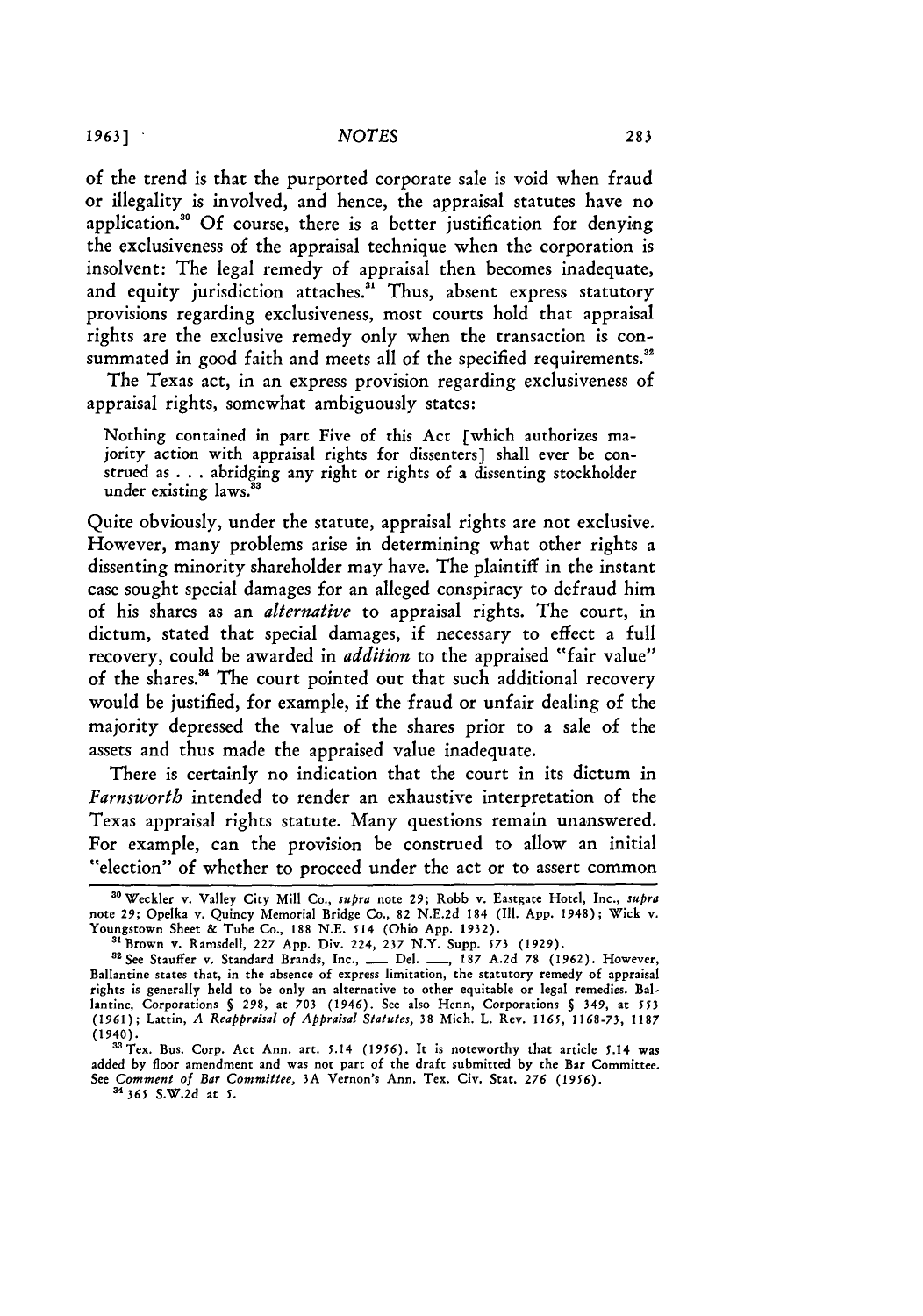law rights?<sup>35</sup> In view of the wording of the statute, such a construction would be possible. However, that interpretation would conflict with two of the basic purposes of appraisal rights, *viz.,* the elimination of "strike suits" and the promotion of corporate flexibility.

Another problem is whether the express preservation of "rights" under existing law impliedly excludes the preservation of "remedies." The doctrine of *expressio unius est exclusio alterius*<sup>36</sup> may support such a construction. Thus, injunctive relief, which is technically a remedy, could be denied on this basis. Some courts have reached this result by finding an adequate legal remedy available in the form of appraisal rights." It would seem then that appraisal rights would usually be "adequate" in Texas, especially since a claim for special damages is recognized when necessary to effect a full recovery. Under this approach, only when the corporation is insolvent, and statutory rights are obviously inadequate," or when the transaction lacks statutory authorization<sup>39</sup> or the required shareholder approval,<sup>4</sup> should the injunction still be available.

**A** final consideration is whether the Texas statute should be construed as merely a savings clause designed to preserve accrued rights, *i.e.*, only those rights that arose prior to the date the act became effective. That was the position taken by the court of civil appeals"' in the instant case as well as the interpretation given by the Texas State Bar Committee.<sup>42</sup> However, there was an implication in the principal case that the article was not to be so limited. In the example given by the court regarding preservation of the action for special damages, there was no indication that the measure of such damages should be limited to the date the act was adopted by the corporation. Thus, when the provision refers to rights under "existing" laws, it apparently means the rights existing at common law and not the time of accrual of such rights.

- 
- 

<sup>&</sup>lt;sup>35</sup> The court in the instant case declared it was not concerned with this point, 365 S.W.2d at **5.** In the opinion after the motion for rehearing, the court stated that it "did not hold that a dissenting stockholder is deprived .**.** .of his common law remedies and under proper facts could not originally proceed other than by the statutory 'fair value' remedy." 365 **S.W.2d** at *5, 6.*

<sup>&</sup>lt;sup>36</sup> The expression of one excludes all others, *i.e.*, if remedies were intended to be preserved they would have been listed. See State v. Mauritz-Wells Co., 141 Tex. 643, 175 S.W.2d 238 (1943); Siebert v. Richardson, 86 Tex. 295, 24 S.W. 261 (1893).

**<sup>87</sup>**See Katz v. R. Hoe & Co., 99 N.Y.S.2d 899 (Sup. Ct.), *modified,* 277 App. Div. *966, 99* **N.Y.S.2d** 853 **(1950).** aBrown v. Ramsdell, **227** App. Div. 224, 237 N.Y. Supp. **573** (1929).

**<sup>&</sup>quot;gSee** Eisenberg v. Central Zone Property Corp., **306** N.Y. **58,** 115 **N.E.2d** *652 (1953).*

<sup>&</sup>lt;sup>40</sup> See Matter of MacDonald, 205 App. Div. 579, 199 N.Y.S. 873 (1923).<br><sup>41</sup> 353 S.W.2d 262, 267 (Tex. Civ. App. 1961).<br><sup>42</sup> See Comment of Bar Committee, 3A Vernon's Ann. Tex. Civ. Stat. 276 (1956).